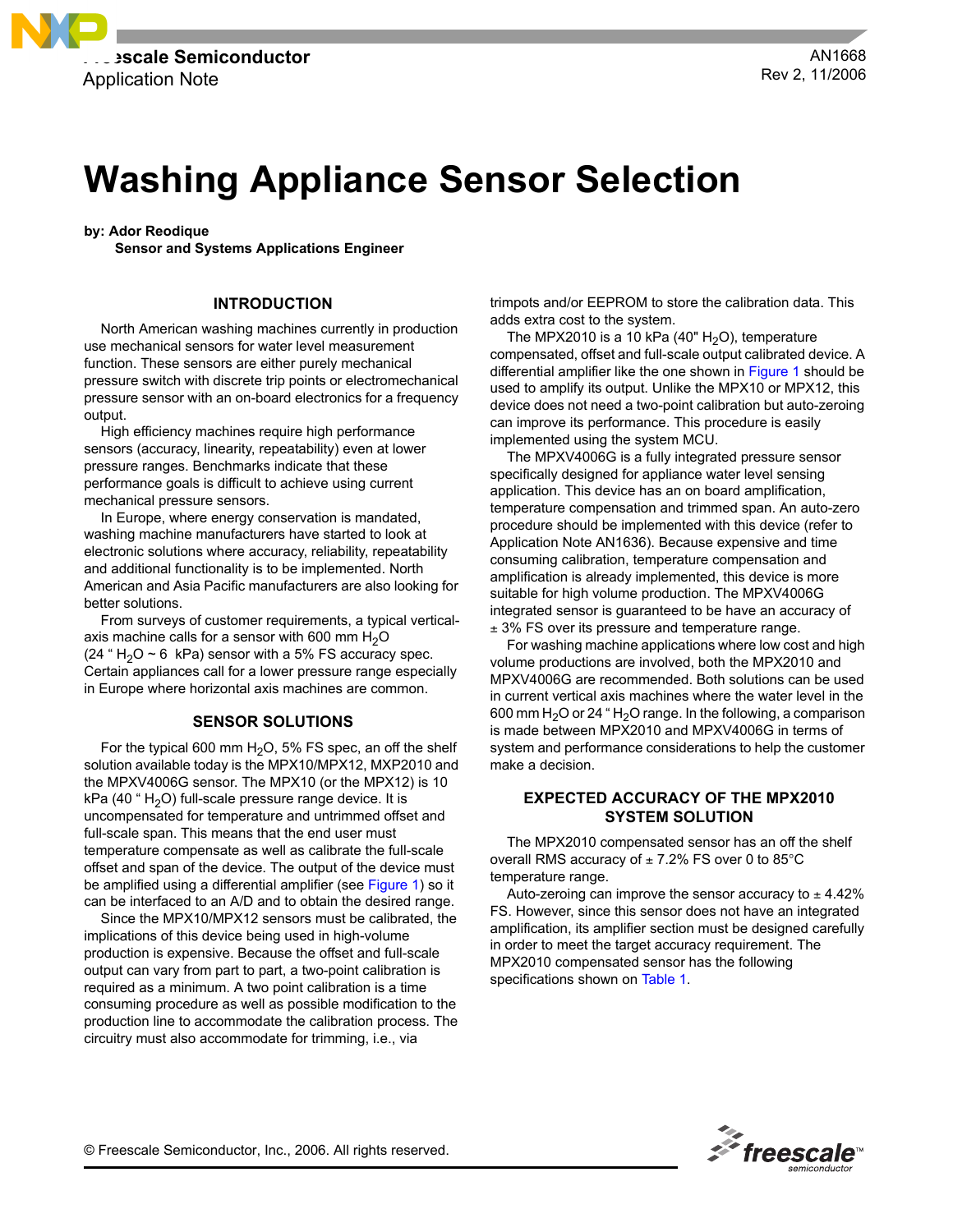

# **Table 1. MPX2010 Specifications**

<span id="page-1-0"></span>

| <b>Characteristic</b>                 | <b>Min</b> | Typ | <b>Max</b> | <b>Unit</b>          |
|---------------------------------------|------------|-----|------------|----------------------|
| Pressure Range                        | 0          |     | 10         | kPa                  |
| Supply Voltage                        |            | 10  | 16         | Vdc                  |
| Supply Current                        |            | 6   |            | mA                   |
| Full Scale Span                       | 24         | 25  | 26         | mV                   |
| Offset                                | $*1$       |     |            | mV                   |
| Sensitivity                           |            | 25  |            | mV/kPa               |
| Linearity                             | $*1$       |     | 1          | $\%V_{FSS}$          |
| Pressure Hysterisis                   |            | 0.1 |            | $\%V$ <sub>FSS</sub> |
| Temperature Hysterisis (*40 to 125°C) |            | 0.5 |            | $%V_{FSS}$           |
| Temperature Effect on Span            | $*1$       |     |            | $\%V$ <sub>FSS</sub> |
| Temperature Effect Offset (0 to 85°C) | $*1$       |     | 1          | mV                   |
| Input Impedance                       | 1300       |     | 2550       | W                    |
| Output Impedance                      | 1400       |     | 3000       | W                    |
| Response Time (10% to 90%)            |            | 1   |            | ms                   |
| Warm-Up                               |            | 20  |            | ms                   |

The sensor system errors is made up of the sensor errors, amplifier errors and A/D errors. In other words,

With auto-zeroing, the offset calibration, temperature effect on offset and offset stability is reduced or eliminated,

$$
\varepsilon
$$
 System =  $\sqrt{\varepsilon}$ Sensor<sup>2</sup> +  $\varepsilon$ Amplifier<sup>2</sup> +  $\varepsilon$ ADResolution<sup>2</sup> (1)

[Table 2](#page-1-1) shows the MPX2010 with the errors converted to %V<sub>FSS</sub>. The expected maximum root mean squared error of the sensor is

$$
\varepsilon \text{Sensor} = \sqrt{\text{SpanCal}^2 + \text{Lin}^2 + \text{Phys}^2 + \text{Thys}^2 + \text{TCS}^2 + \text{OffCal}^2 + \text{Tco}^2 + \text{OffStab}^2} \tag{2}
$$
\n
$$
= \pm 7.19\% \text{ FS.}
$$

$$
eSensor = \sqrt{SpanCal^2 + Lin^2 + Phys^2 + Thys^2 + TCS^2}
$$
 (3)  
= +/- 4.42% FS.

The sensor error is calculated using the full-scale pressure range of the device, 0 to 85°C temperature and 10 V excitation.

In comparison with the MPXV4006G solution, the expected accuracy of the system (MPXV4006G + 8 bit A/D) with auto-zero is 3.1% FS.

|  | Table 2. MPX2010 Span, Offset and Calculated Maximum RMS Error* |
|--|-----------------------------------------------------------------|
|--|-----------------------------------------------------------------|

<span id="page-1-1"></span>

| Span Errors (converted to $\%V_{FSS}$ )         | Symbol  | <b>Error Value</b> | <b>Note</b> | Unit                 |
|-------------------------------------------------|---------|--------------------|-------------|----------------------|
| Span Calibration                                | SpanCal | 4                  |             | $\%V$ <sub>FSS</sub> |
| Linearity                                       | Lin     | 1                  |             | $\%V_{FSS}$          |
| Pressure Hysterisis                             | Phys    | 0.1                |             | $\%V_{FSS}$          |
| Temperature Hysterisis                          | Thys    | 0.5                |             | $\%V_{FSS}$          |
| Temperature Effect on Span                      | Tcs     | 1.5                |             | $\%V_{FSS}$          |
| Offset Errors (converted to %V <sub>ESS</sub> ) |         |                    |             |                      |
| <b>Offset Calibration</b>                       | OffCal  | 4                  |             | $\%V$ <sub>FSS</sub> |
| Temperature Effect on Offset                    | Tco     | 4                  |             | $\%V$ <sub>FSS</sub> |
| <b>Offset Stability</b>                         | OffStab | 0.5                |             | %V <sub>FSS</sub>    |
| <b>Calculated Maximum RMS Errors</b>            |         | <b>RMS Error</b>   |             |                      |
| No Compensation*                                |         | 7.19               |             | $\%$ <sub>FS</sub>   |
| With auto-zero                                  |         | 4.42               |             | $\%$ <sub>FS</sub>   |

\* This assumes the power supply is constant.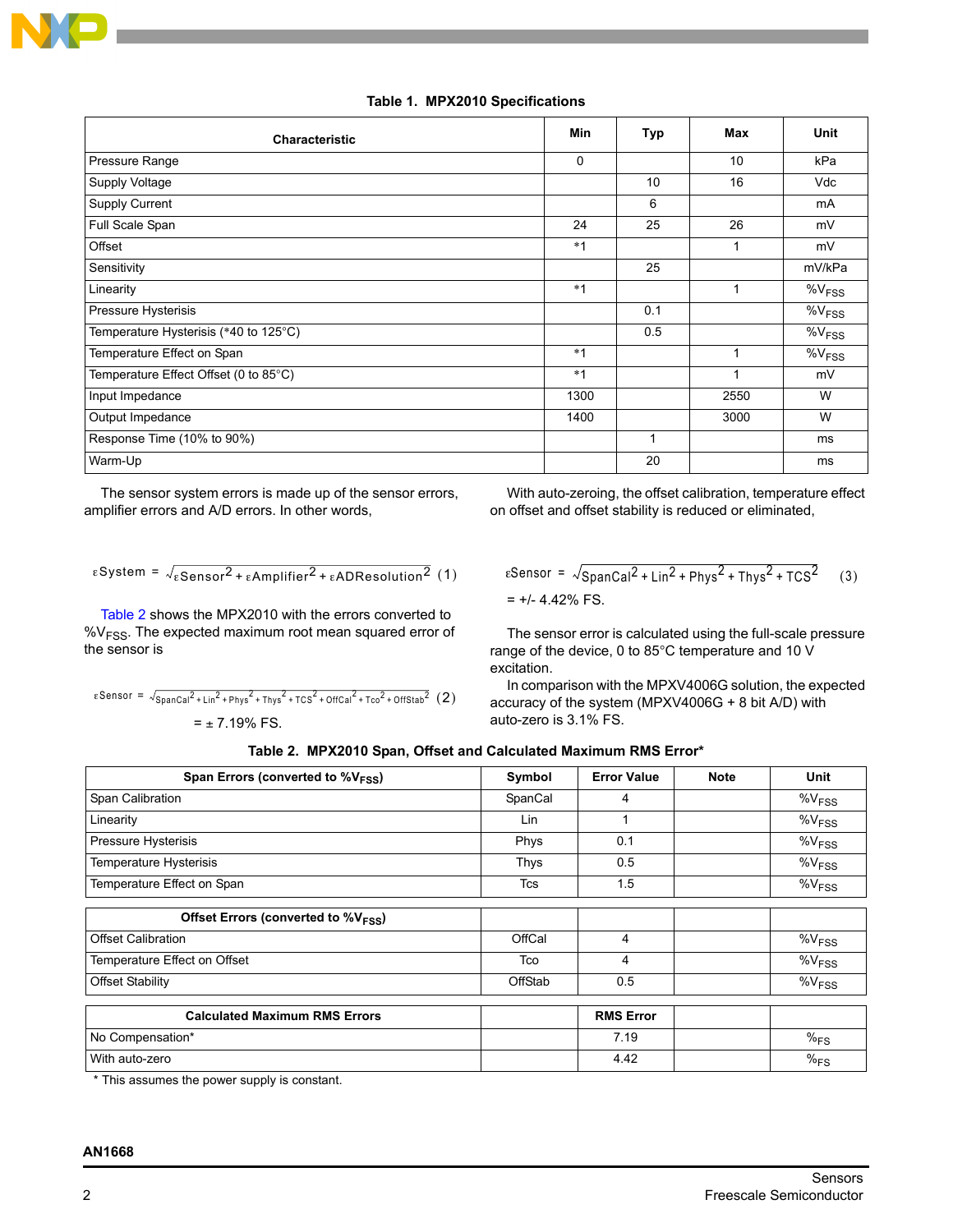

## **AMPLIFIER SELECTION AND AMPLIFIER INDUCED ERRORS**

A differential amplifier is needed to convert the differential output of the MPX2010 sensor to a high level groundreferenced (single-ended). The classic three-op amp

instrumentation amplifier can be used. However, it requires additional components (3 op-amps and possibly a split power supply). An instrumentation topology shown in [Figure 1](#page-2-0) requires only a single supply and only 2 op-amps and 1% resistors.



**Figure 1. MPX2010 Amplifier Circuit**

<span id="page-2-0"></span>The circuit uses a voltage divider R+S1 and R+S2 to provide the reference (level shift), U1A and U1B are noninverting amplifiers arranged in a differential configuration with gain resistors R1, R2, R3, and R4. Note that U1B is the main gain stage and it has the most gain. It is recommended to place a  $0.015 \mu$ F capacitor in it's feedback loop (in parallel with R4) to reduce noise. The amplifier output can be characterized with the equation below:

$$
Gain = \frac{R4}{R3} + 1 \tag{4}
$$

Voffset = VREF
$$
\left(\frac{R2 \cdot R1}{R1 \cdot R3}\right)
$$
 - VSCM $\left[\left(\frac{R2 \cdot R4}{R1 \cdot R3}\right)\right]$  -1 (5)

$$
Vout = (S + - S-) Gain + Voffset
$$
 (6)

where  $(S^+ - S^-)$  = Sensor differential output + Sensor offset  $(7)$ 

Equation 4 is the differential gain of the amplifier and equation 5 is the resulting offset voltage of the amplifier.

The above equations assume that the amplifier is close to ideal (high  $A_{\text{OL}}$ , low input offset voltage and low input offset bias currents). Since an ideal op-amp is hard to come by, the customer should select an op-amp based on cost and performance. Below are some points to keep in mind when selecting an op-amp and designing the amplifier circuit.

Note that the ratio R2\*R4/R1\*R3 controls the system offset as well as the common mode error of the amplifier. Mismatches in these resistors will result in an offset and common mode error which appear as offset. It is therefore recommended to use 1% metal film resistors to reduce these errors. Also,  $V_{REF}$  source impedance should be minimized in comparison with R1 in order to reduce common mode error.

Amplifier input offset and input bias currents can induce errors. For example, an input offset (Vio) of the amplifier can become significant when the closed-loop gain of the amplifier is increased. Furthermore, there is also a temperature coefficient of the input voltage offset which contribute an additional error across temperature. If the input bias current of the amplifier is not taken into account in the design, it can also become a source of error. A technique to reduce this error is to match the impedance the source impedance of what the opamp input pins sees.

It is important to note that high performance op-amps are more expensive. An MC33272 op-amp has a low input offset and low input bias current which is suitable for the two-op amp amplifier design. We can see that there is a tradeoff between accuracy and cost when designing a solution with the MPX2010.

When designing a system based on the MPX2010, it is important to take into account errors due to parametric variation of the sensor (i.e., offset calibration, span calibration, TcS, TcO), power supply and the inherent errors of the amplification circuit. The offset and span errors greatly determines the resolution of the system (which adds to the system error). Even though the system offset error can be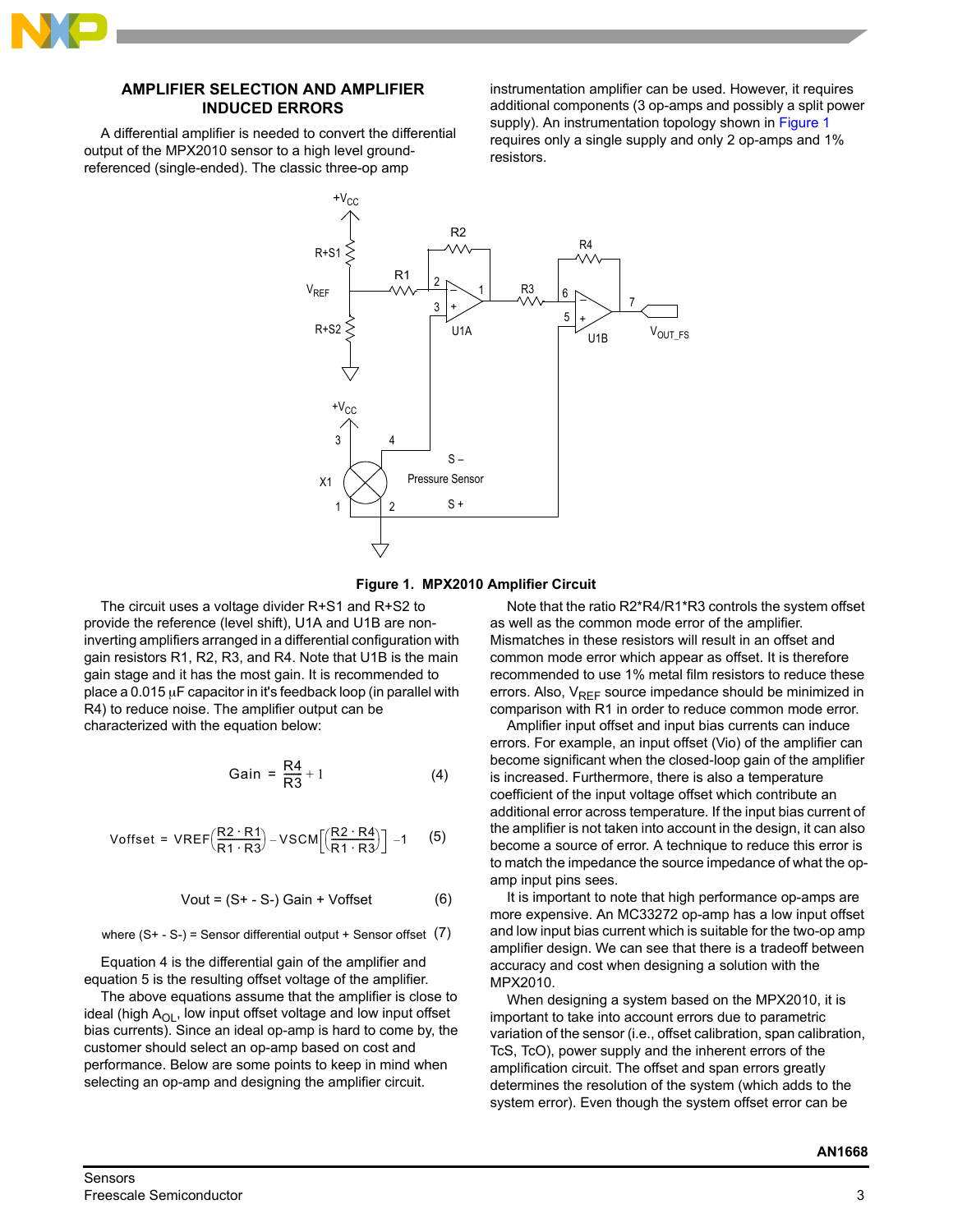

nulled out by auto-zeroing, these errors must be accounted for when setting the system gain (refer to AN1556 for more details). This forces the total span of the system to be smaller, because we must reserve an extra headroom from the total span to account for amplifier and A/D variations (i.e., amp. sat. voltage, power supply variation, A/D quantization error, and gain errors). If these errors are not accounted for, it could, for example, result in non-linearity errors if the sensor span or

offset error causes the amplified output of the sensor to reach the saturation voltage of the amplifier.

As an example, a MPX2010 sensor system is designed which has a range of 600 mm  $H_2O$  FS range with a  $\pm 5\%$  FS RMS error. The system uses a  $+5.0$  V  $\pm 5%$  linear regulated power supply, a MC33272 dual op-amp and a 1% resistors.

[Table 3](#page-3-0) shows the resulting specification and component values for the system based on MPX2010 sensor.

<span id="page-3-0"></span>

| <b>MPX2010 Sensor Design</b> |                      |       |       |  |  |
|------------------------------|----------------------|-------|-------|--|--|
| Parameter                    | Description          | Value | Units |  |  |
| $V_{CC}$                     | Reg Power Supply     | 5     | V     |  |  |
| Differential Gain            | Gain                 | 433   | V/V   |  |  |
| Vout_FS                      | Full Scale Span      | 3.02  | v     |  |  |
| V <sub>REF</sub>             | Offset Reference     | 0.66  | V     |  |  |
| <b>Parts List</b>            |                      |       |       |  |  |
| <b>U1A, U1B</b>              | MC33272 Op-amp       |       |       |  |  |
| R1                           | <b>Gain Resistor</b> | 39.2K | Ω     |  |  |
| R <sub>2</sub>               | Gain Resistor        |       | Ω     |  |  |
| R <sub>3</sub>               | <b>Gain Resistor</b> |       | Ω     |  |  |
| R4                           | Gain Resistor        | 392K  | Ω     |  |  |
| $R + S1$                     | Level Shift Resistor | 1K    | Ω     |  |  |
| $R + S2$                     | Level Shift Resistor | 150   |       |  |  |
| X1                           | MPX2010              |       |       |  |  |

### **Table 3. MPX2010 Sensor System Values**

|  |  |  | Table 4. Performance Comparison between MPX2010 and MPXV4006G Solution |
|--|--|--|------------------------------------------------------------------------|
|  |  |  |                                                                        |

| <b>Error Contribution</b>                   |          | <b>MPX2010 Solution Error</b><br>$(FS = 600$ mm $H2O$ ) | <b>MPXV4006G Solution Error</b><br>$(FS = 612 \text{ mm H}_2O)$ |                           |  |
|---------------------------------------------|----------|---------------------------------------------------------|-----------------------------------------------------------------|---------------------------|--|
|                                             | $±$ % FS | $\pm$ mm H <sub>2</sub> O                               | $±$ % FS                                                        | $\pm$ mm H <sub>2</sub> O |  |
| Max Sensor Error                            | 7.19     | 43                                                      | 3.00                                                            | 18                        |  |
| System Resolution (A/D + Amplification)     | . 30     |                                                         | 0.80                                                            |                           |  |
| System Error (Sensor + A/D + Amplification) | 7.3      | 44                                                      | 3.10                                                            | 19                        |  |
| System Error with Auto-Zero                 | 4.6      | 28                                                      | ť3                                                              | t19                       |  |

Note that the error due to system resolution is higher for the MPX2010 solution  $(\pm 2 \text{ bit A/D}$  accuracy). This is because the MPX2010 span is limited as discussed above. Also, this accuracy assumes that the amplifier does not induce significant errors. As noted MPXV4006G sensor has better overall accuracy. The system resolution is very good because of its large span (4.6 V versus 3.0 V typical).

## **SUMMARY**

Several washing machine solutions were examined. The MPX10/12 solution can be expensive in terms of additional support circuitry and the added time and labor involved during the calibration procedure. The MPX2010 is good alternative for high volume manufacturing because is already calibrated. With this solution, however, the system amplifier design must be chosen and designed carefully in order to minimize the system error. This is a consideration when deciding to implement a high accuracy solution with the MPX2010 because the cost of the system will go up.

The MPXV4006G solution is geared towards high volume manufacturing because trimming, compensation and

amplification is already on board. Besides the system simplicity and using less component, the resolution and overall accuracy of this solution is better than the MPX2010 solution. In some cases, less components can actually improve the reliability and manufacturability the system.

#### **REFERENCES**

- [1] Benchmark of Washing Machine Mechanical Sensor, Jack Rondoni, Freescale Semiconductor, Inc. Internal Document.
- [2] Mechanical Sensor Characterization, Ador Reodique, Freescale Internal Document.
- [3] AN1551 Low Pressure Sensing with the MPX2010 Pressure Sensor, Jeff Baum, Freescale Application Note.
- [4] AN1636 Implementing Auto-Zero for Integrated Pressure Sensors, Ador Reodique, Freescale Application Note.
- [5] AN1556 Designing Sensor Performance Specifications for MCU-based Systems, Eric Jacobsen and Jeff Baum, Freescale Application Note.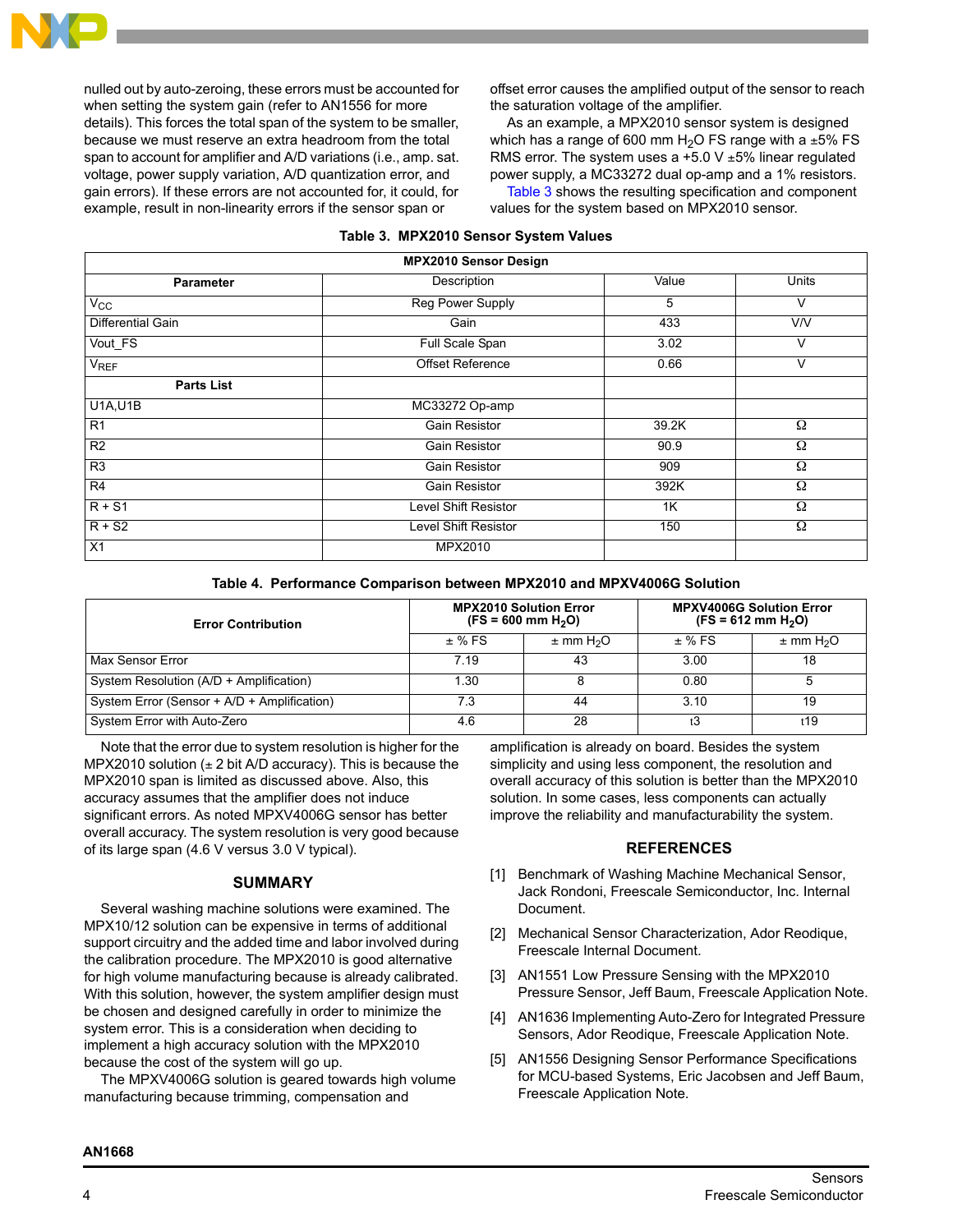

п

**NOTES**